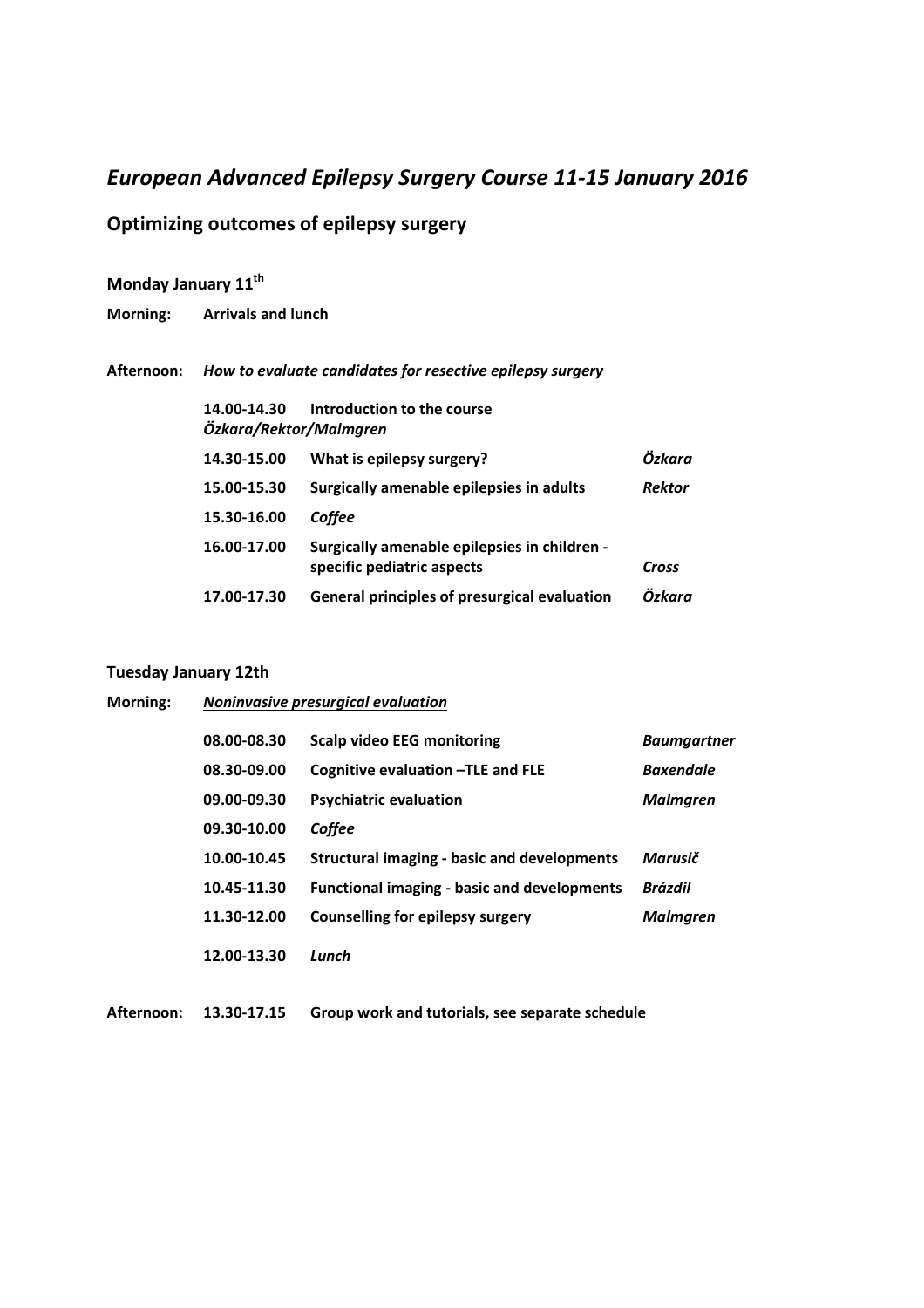### **Wednesday January 13th**

| Morning:   | <b>Epilepsy surgery I</b> |                                                         |                    |
|------------|---------------------------|---------------------------------------------------------|--------------------|
|            | 08.00-08.45               | <b>Temporal lobe epilepsy</b>                           | <b>Baumgartner</b> |
|            | 08.45-09.15               | <b>Frontal lobe epilepsy</b>                            | <b>Rektor</b>      |
|            | 09.15-10.00               | Invasive seizure monitoring and cortical<br>stimulation | Rektor/Rydenhag    |
|            | 10.00-10.30               | Coffee                                                  |                    |
|            | 10.30-11.15               | Cognitive outcomes of TLR and FLR, prehab               | <b>Baxendale</b>   |
|            | 11.15-12.00               | <b>MCD related epilepsies</b>                           | Kršek              |
|            | 12.00-13.30               | Lunch                                                   |                    |
| Afternoon: | 13.30-17.15               | Group work and tutorials, see separate schedule         |                    |

# **Thursday January 14th**

| Morning:   | <b>Epilepsy surgery II</b> |                                                                                                                      |               |
|------------|----------------------------|----------------------------------------------------------------------------------------------------------------------|---------------|
|            | 08.00-08.45                | Developing epilepsy surgery towards smaller<br>resective procedures                                                  | Rydenhag      |
|            | 08.45-09.30                | <b>Complications of invasive procedures and</b><br>$surgery - a new classification$                                  | Rydenhag      |
|            | 09.30-10.00                | Coffee                                                                                                               |               |
|            | 10.00-10.30                | When to stop the presurgical evaluation                                                                              | Brázdil       |
|            | 10.30-11.00                | What to do when resective surgery is not<br>an option                                                                | <b>Rektor</b> |
|            | 11.00-11.30                | Failures and when to reoperate?                                                                                      | Özkara        |
|            | 11.30-12.00                | Possible expected deficits from surgery in<br>relation to eloquent areas:<br>- what is acceptable and how to counsel | Rydenhag      |
|            | 12.00-13:15                | Lunch                                                                                                                |               |
| Afternoon: | 13.15-15.15                | <b>Brno City tour</b>                                                                                                |               |
|            | 15.15-16.30                | Group work and tutorials, see separate schedule                                                                      |               |